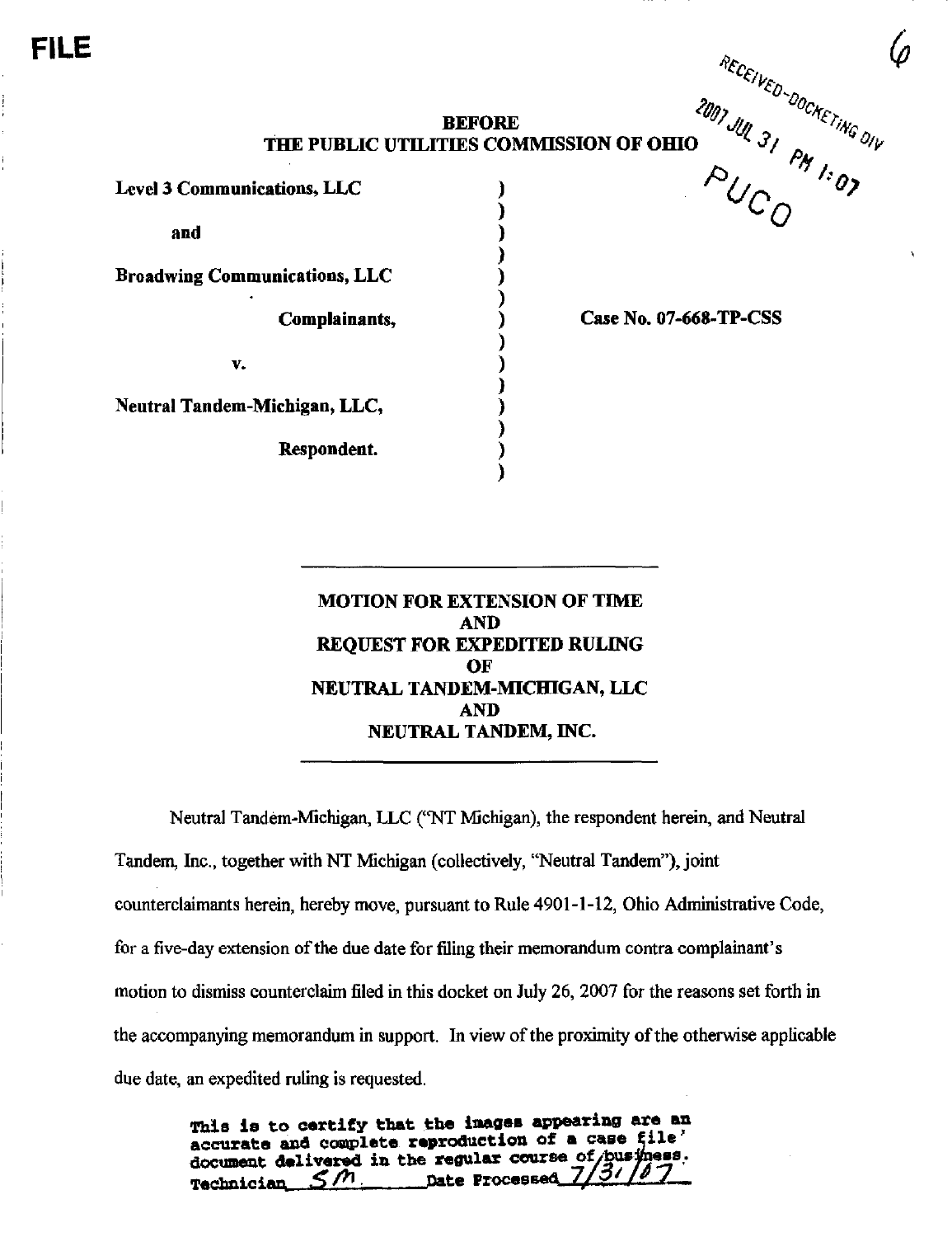WHEREFORE, Neutral Tandem respectfully requests that its motion be granted and that an expedited ruling be issued.

Į

Respectfully submitted.

Barth E. Royer

Bell&RoyerCo.,L.P.A. 33 South Grant Avenue Columbus, Ohio 43215-3900 (614)228-0704 (614) 228-0201 (fax) BarthRoyer@aol.com

Ronald Gavillet Executive Vice President & General Counsel Neutral Tandem, Inc. One South Wacker, Suite 200 Chicago, IL 60606 (312)384-8000 (312) 346-3276 (fax) rongavillet@neutraltandem.com

John R. Harrington Jenner & Block LLP 330 N.Wabash Ave. Suite 4700 Chicago, IL 60611 (312)222-9350 (312) 840-7791 (fax) [JHarrington@ienner.com](mailto:JHarrington@ienner.com) 

Attorneys for Neutral Tandem-Michigan LLC and Neutral Tandem, Inc.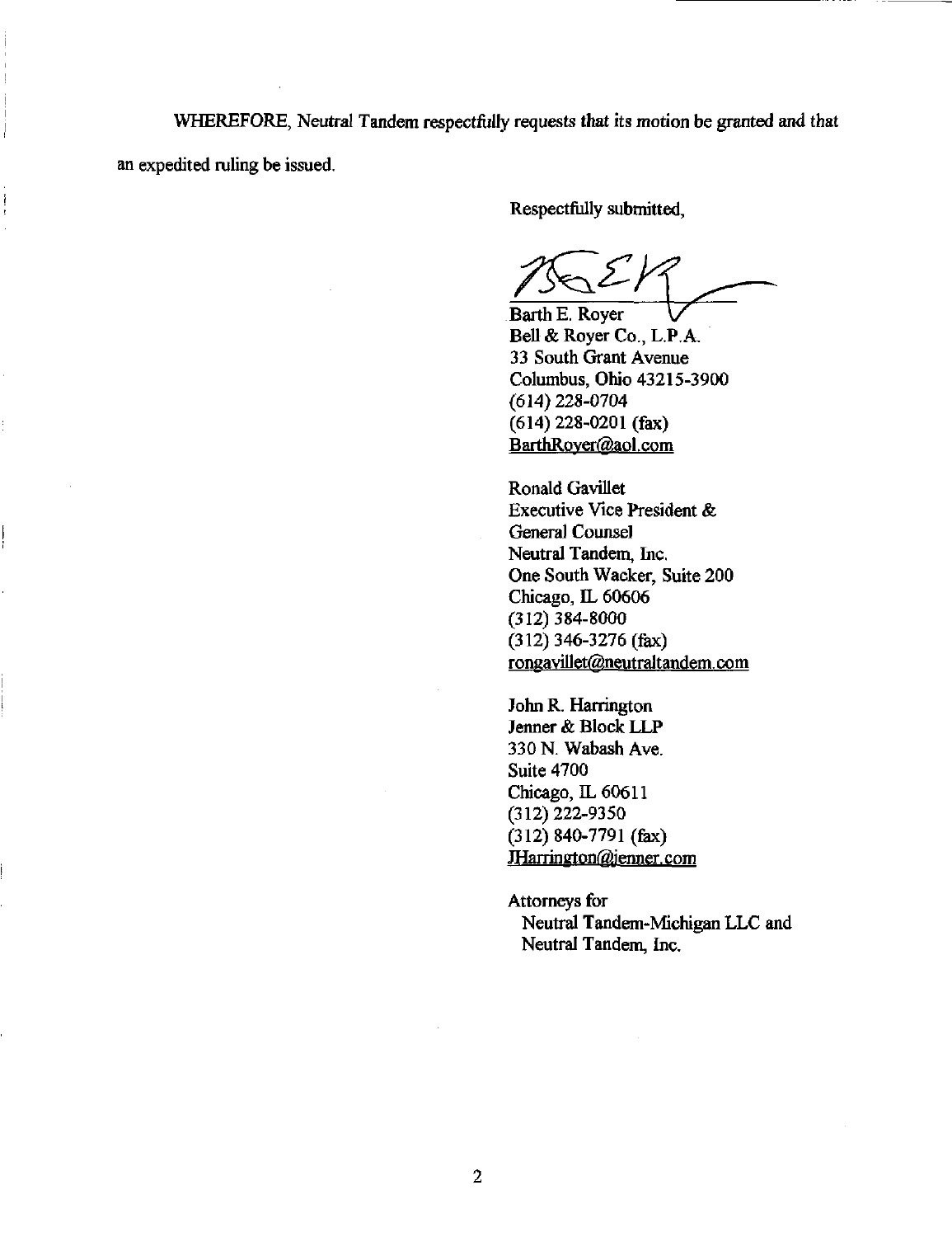## BEFORE THE PUBLIC UTILTTIES COMMISSION OF OHIO

| <b>Level 3 Communications, LLC</b>   |               |
|--------------------------------------|---------------|
| and                                  |               |
| <b>Broadwing Communications, LLC</b> |               |
|                                      | Complainants, |
| v.                                   |               |
| Neutral Tandem-Michigan, LLC,        |               |
|                                      | Respondent.   |

Case No. 07.668.TP-CSS

MEMORANDUM IN SUPPORT OF MOTION FOR EXTENSION OF TIME AND REQUEST FOR EXPEDITED RULING OF NEUTRAL TANDEM-MICHIGAN, LLC AND NEUTRAL TANDEM, INC.

This case is before the Commission upon the May 31, 2007 complaint of Level 3 Communications, LLC and Broadwing Communications, LLC (collectively "Level 3") alleging, inter alia, that the named respondent, Neutral Tandem-Michigan, LLC ("NT Michigan"), has failed to provide adequate service by refusing to notify its Ohio carrier-customers that its traffic exchange agreements with Level 3 had been terminated so as to permit those carrier-customers to route their traffic to Level 3 via an alternative means. On June 20, 2007, NT Michigan filed its answer to the complaint, denying the complaint's material allegations. In conjunction with the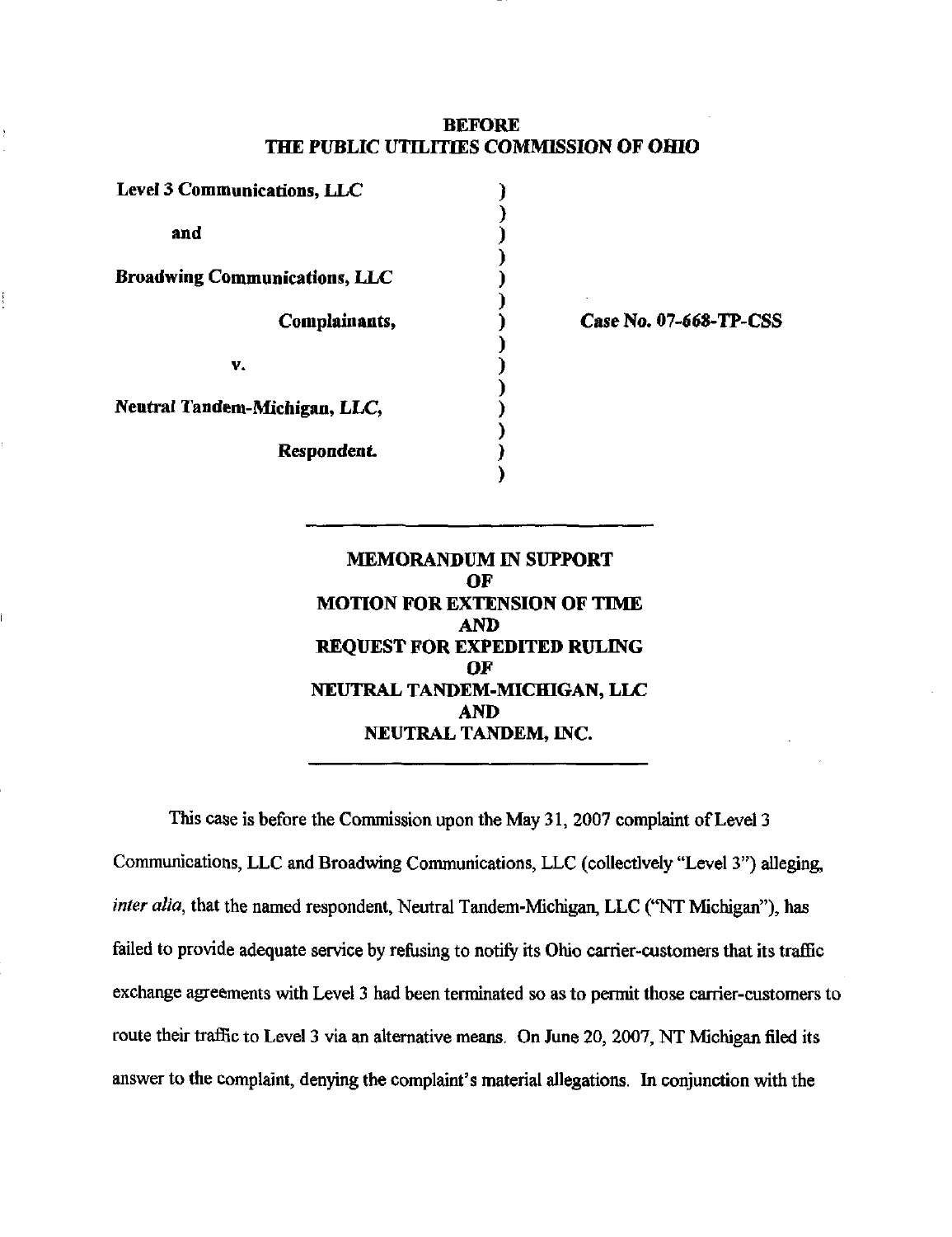answer, NT Michigan and Neutral Tandem, Inc. (collectively, "Neutral Tandem"), submitted a counterclaim against Level 3, seeking an order from this Commission finding that the terms and conditions requested by Level 3 for interconnection were unreasonable and unlawful and directing Level 3 to accept terminating traffic from Neutral Tandem on just, reasonable, and nondiscriminatory terms and conditions. Level 3 filed its answer to Neutral Tandem's counterclaim on July 13, 2007, and filed a motion to dismiss the counterclaim on July 26, 2007.

Pursuant to Rule 4901-1-12(B)(1), Ohio Administrative Code ("OAC), Neutral Tandem's memorandum contra the Level 3's motion to dismiss the counterclaim is due fifteen days after service of the motion, or August 10, 2007. Due to involvement in other proceedings and the press of other business, Neutral Tandem anticipates that its counsel will not have sufficient time to prepare and file its memorandum contra the Level 3 's motion to dismiss Neutral Tandem's counterclaim by the August 10, 2007 due date. Rule  $4901 - 1 - 13(A)$ , OAC, provides that "extensions of time to file pleadings or other papers may be granted upon motion of any party for good cause shown." Neutral Tandem submits that the foregoing motion is supported by good cause, and notes that, because no procedural schedule has yet been established. Level 3 will not be prejudiced by this short extension of the due date.

Rule 4901-1-13(B), OAC, provides that "(a) motion for an extension of time to file a document must be timely filed so as to permit the commission, legal director, deputy legal director, or attorney examiner sufficient time to consider the request and to make a ruling prior to the established filing date." Neutral Tandem has submitted this motion sufficiently in advance of the due date to provide the attorney examiner adequate time to rule before the otherwise applicable filing date, particularly in view of the fact that, under Rule 4901-l-12(C), OAC, an immediate ruling may be issued without the filing of memoranda where the motion seeks an

 $\overline{c}$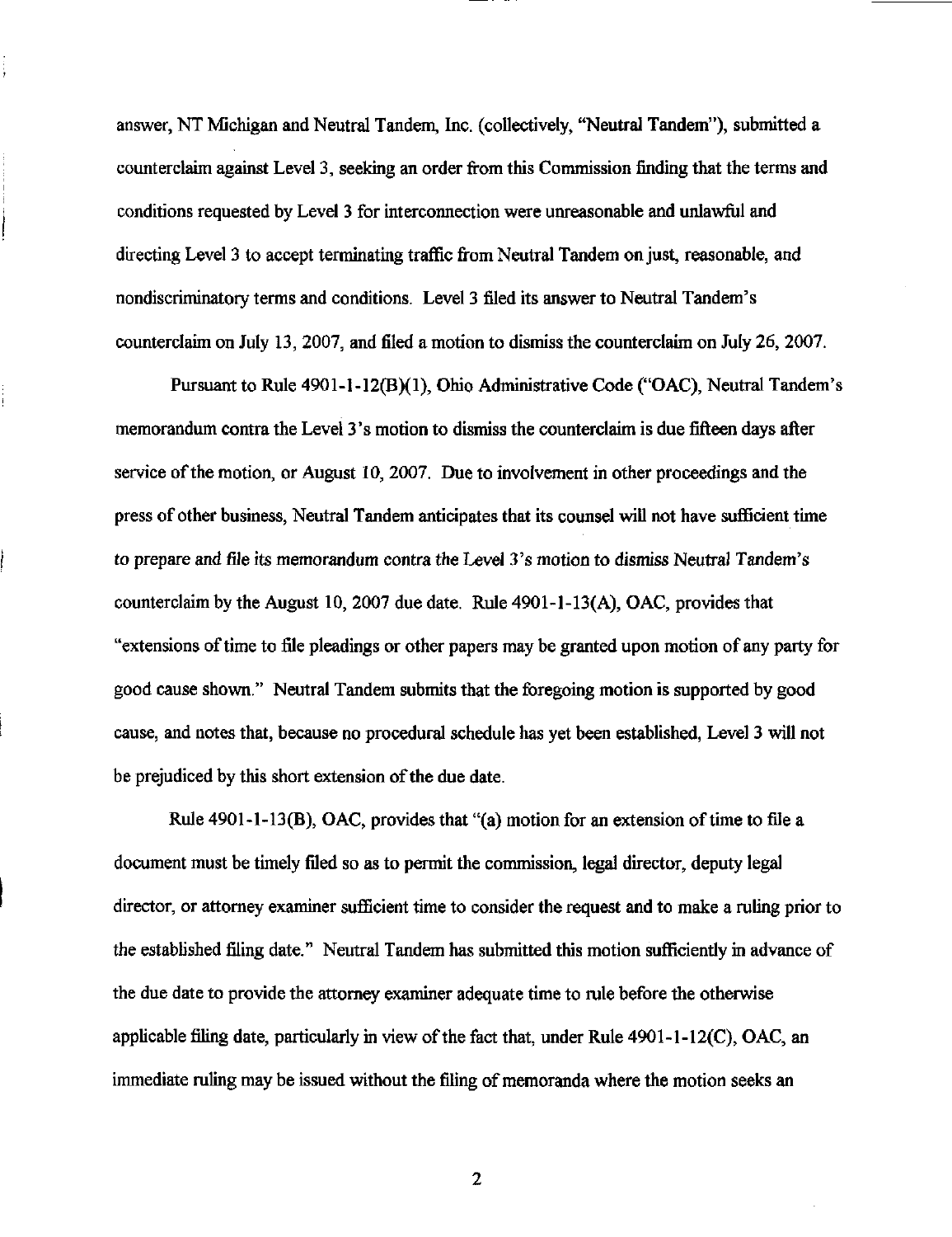extension of time to file pleadings or other papers of five days or less. This rule provides, in pertient part, as follows:

> Any motion may include a specific request for an expedited ruling. The grounds for such a request shall be set forth in the memorandum<br>in support. If the motion requests an extension of time to file pleadings or other papers of five days or less, an immediate ruling may be issued without the filing of memoranda.

Consistent with the foregoing discussion, Neutral Tandem respectfully requests an

Consistent with the foregoing discussion, Neutral Tandem respectfully requests an  $\frac{1}{2}$  function and the the motion for an extension of the August 10, 2007 due date for filing a

memorandum contra Level 3's motion to dismiss to August 15, 2007 be granted.

Respectfully submitted,

Ronald Gavillet Executive Vice President & General Counsel Neutral Tandem, Inc. One South Wacker, Suite 200 Chicago, IL 60606 (312)384-8000 (312) 346-3276 (fax) rongavillet@neutraltandem. com

John R. Harrington Jenner & Block LLP 330 N.Wabash Ave. Suite 4700 Chicago, IL 60611 (312)222-9350 (312)840-7791 (fax) IHarrington@jenner.com

Barth E.Royer ^ Bell&RoyerCo., L.P.A. 33 South Grant Avenue Columbus, Ohio 43215-3900 (614) 228-0704  $(614)$  228-0201 (fax) BarthRoyer@aol.com

Attorneys for Neutral Tandem-Michigan LLC and Neutral Tandem, Inc.